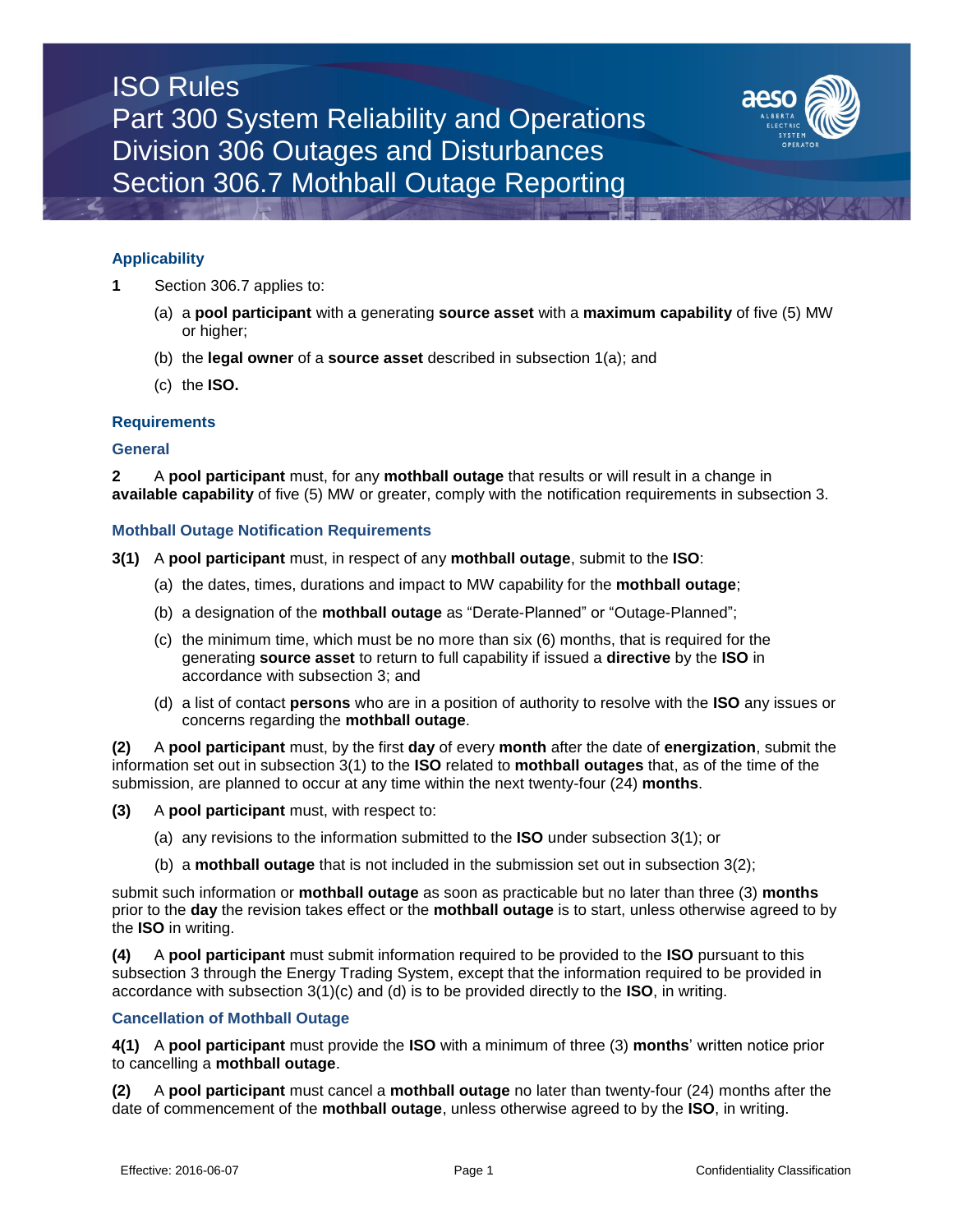# ISO Rules Part 300 System Reliability and Operations Division 306 Outages and Disturbances Section 306.7 Mothball Outage Reporting



- **(3)** A **pool participant** must take one of the following actions upon cancelling a mothball outage:
	- (a) return the generating **source asset** to service; or
	- (b) terminate the **supply transmission service** contract for the generating **source asset**.
- **(4)** A **pool participant** must not:
	- (a) schedule a **planned outage** immediately after a **mothball outage**; or
	- (b) schedule a **mothball outage** less than three (3) months after a previous **mothball outage**.

# **Authority to Issue an Outage Cancellation Directive**

- **5(1)** The **ISO** may, if after:
	- (a) completing the procedures set out in subsections 6(2) through 6(5) the **ISO** determines that there remains:
		- (i) an immediate need on a short term basis for services provided by certain **source assets** to maintain the necessary level of **reliability** or **adequacy**, as the case may be; and
		- (ii) a high probability that the situation will not be alleviated in a voluntary manner:
			- (A) by any **pool participants** amending or revising outage plans; or
			- (B) through the ordinary course operation of the market; and
	- (b) taking into account the factors described in subsection 6(4) below,

issue a **directive** to cancel a **mothball outage**.

**(2)** The **ISO** must not issue a **directive** canceling a **mothball outage** without the authorization of the Chief Executive Officer of the **ISO** or his designee.

## **Mothball Outage Cancellation Procedure**

**6(1)** The **ISO** must, in order to assist in determining whether to issue a **directive** canceling a **mothball outage**, assess the adequacy of supply as described in subsection 2 of section 202.6 of the **ISO Rules**, *Adequacy of Supply*.

**(2)** The **ISO** must, prior to issuing a **directive** canceling a **mothball outage**, comply with the outage cancellation procedures described in subsection 7 of section 306.5 of the **ISO rules**, *Generation Outage Reporting and Coordination*.

**(3)** In performing the assessments described in section 306.5, the **ISO** must take into account all **mothball outage** plans submitted to the **ISO** under subsection 3 of this section 306.7.

**(4)** In addition to the factors set out in subsection 7(7) of subsection 306.5, the **ISO** must consider the length of time of any outage the **pool participant** has previously submitted to the **ISO** under the reporting requirements set out in this subsection 306.7 in its determination as to whether or not to issue a directive cancelling a **mothball outage**.

**(5)** Notwithstanding subsection 7(8) of section 306.5, the **ISO** may issue a **directive** cancelling a **mothball outage** at any time by providing notice equivalent to or greater than the minimum time that is required for the generating **source asset** to return to service provided under subsection 3(1)(c).